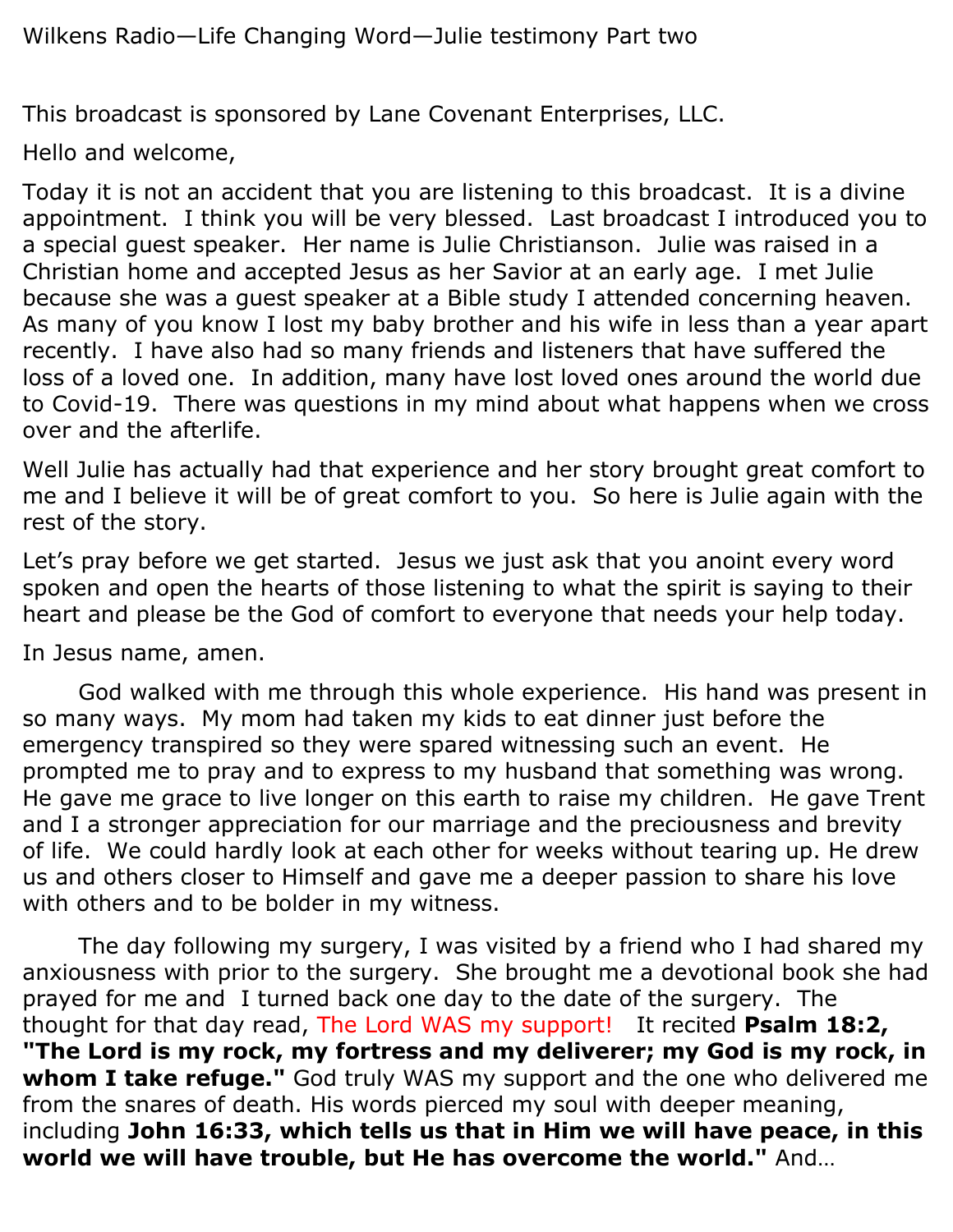## **Romans 8:28, 38 that tells us that God works for the good of those who love him, who have been called according to his purpose…and that nothing, not even death nor anything else will separate us from His love.**

*When preparing to share my story previously, God showed me a situation he beautifully orchestrated around this event regarding another person I had noticed while in the spiritual state. There was a woman in a business suit who had stood observing from the back of the room. I noticed her attire and name badge and felt compelled to see her as well after the experience.* She was a supervisor and very kind and wanted to assure me that I was going to be ok after the ordeal. I had a chance to share with her my story and my faith. For a time period, I didn't make any other connection of who she was until reviewing my medical records 6 years ago and then I read her FULL name on the hospital report and it carried new meaning. In 2011, her family moved next door to us, although I never saw her in person because she passed away the week they moved in. I knew she had been a nurse and hospital administrator. When I looked back at the notes I had written just after my surgery, God allowed me to connect the dots.

When I found out of her passing initially, I was saddened that I hadn't had the chance to meet her and share my faith. But as God later revealed, I actually HAD met her 3 years before her family moved next door and had shared my faith with her much more powerfully than I would have as a neighbor welcoming her to the neighborhood. I was also able to connect with one of her sons and share with him my experience and my conversation with her.

**God** put it on my heart to call the hospital to thank the ER doctor once again for his role in saving my life. I left him my written testimony in hopes of sharing with him the One who can give us eternal life. The person who answered the phone when I called that day…6 years after this happened…was the same ER Nurse who was standing against the back wall of the room looking on that day. I was also able to reconnect with him through facebook recently. I pray God continues to touch lives through this experience and that I have yet to see what all he set in motion on that day 12 years ago.

In telling about my near death experience, I wanted to share some of the application that God has shown me. While considering what God had done through my ordeal, I heard Chuck Swindoll talk about living a "meaningful life" stating that **purpose, fruitfulness and forgiveness all begin with grace. And that grace is not only for salvation but for facing each day.**

**2 Peter chapter 1** tells us, **HIS** divine power has given us **everything we need** for life and godliness through our knowledge of him who called us ...so we are to add to our **faith - goodness, knowledge, self-control, perseverance, godliness, brotherly kindness and love** in increasing measure, so they will **keep us from being ineffective and unproductive** in our knowledge of Jesus…and so we will receive **a rich welcome into His eternal kingdom**.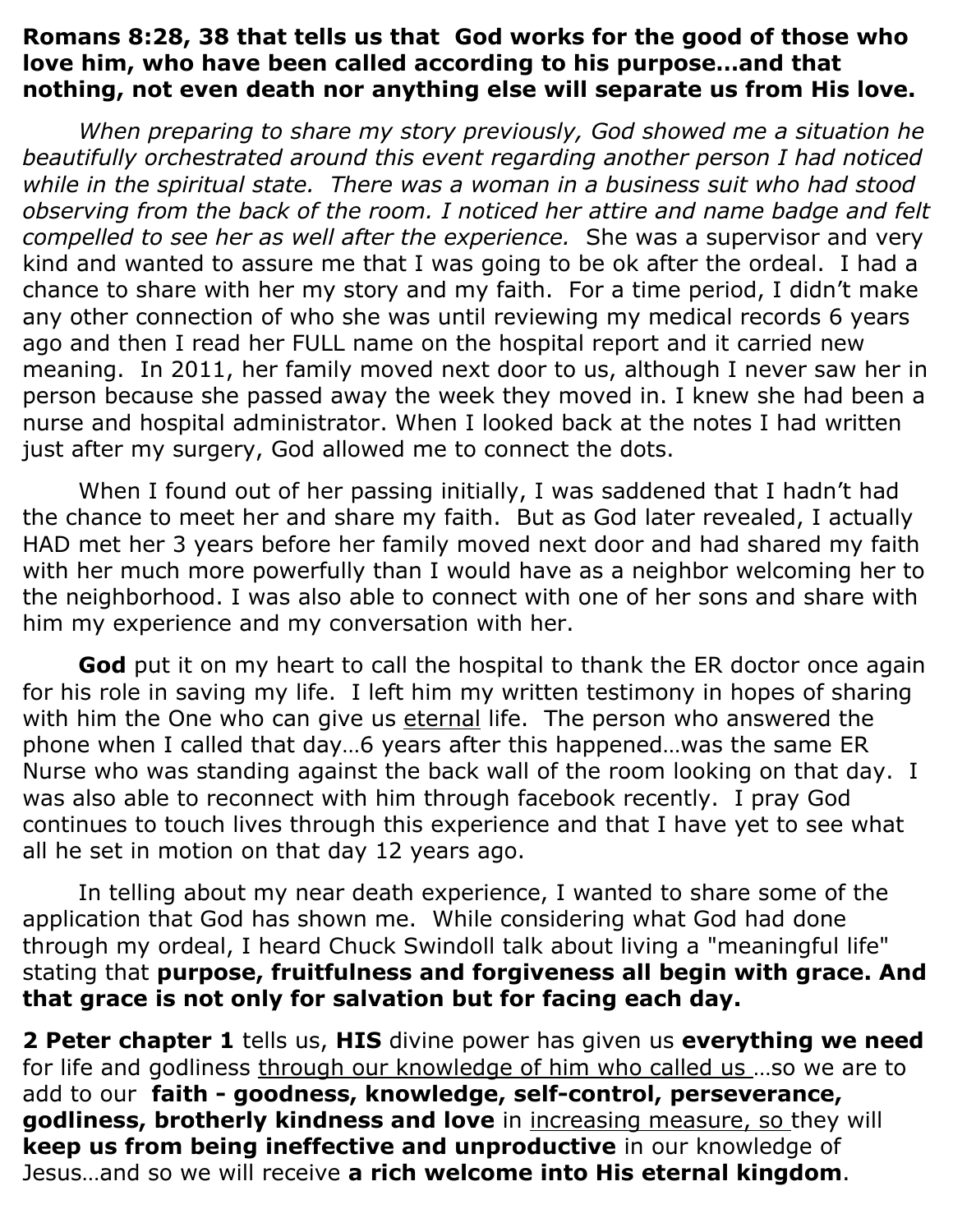Living a purpose filled , fruitful life begins with a relationship with Jesus.. We are not promised tomorrow Here in This Body, but we are promised eternity. The important question is where we are going to spend eternity… So, talk with someone if you don't have that personal relationship because there is so much more to life than our physical existence!

## **2 Corinthians 4:16-18** encourages us to **not lose heart. Though outwardly we are wasting away, inwardly we are being renewed day by day. For our light and momentary troubles are achieving for us an eternal glory that far outweighs them. So, we fix our eyes not on what is seen, but on what is unseen, since what is seen is temporary, but what is unseen is eternal."**

Our example is Jesus, who lived his earthly life totally consumed with doing the Father's will. We have been given the opportunity to experience this world through both our physical and spiritual eyes which allow us to see eternal significance and live meaningful lives.

## **Jesus told us to love the Lord our God with all our heart, soul, and mind. "**  (Matthew 22:37)

*I was given an amazing opportunity to experience the spiritual realm separated from the body - and live to come back and testify to the fact that life absolutely continues through our soul beyond physical life*. What we experience in the spiritual nature is more real and remarkable than what we experience in the physical. For the believer, there is an ultimate peace from being at peace with God and found safe in Him and the spiritual existence is absent negative emotions and physical restrictions. The spiritual nature exemplifies **1 Corinthians 13:13, which says, "these three remain: faith hope and love. But the greatest of these is love."** This was evident in how much my soul felt compassion and concern for others in that hospital room. Love transcends the physical existence.

We are not alone. God walks with us as we travel through the valley of the shadow of death. A shadow is not the real thing. As believers we were buried with Him through baptism unto death and raised to walk in newness of life. As Sandy mentioned, it is from Life to Life for those who are alive spiritually in Christ.

For those who are His followers, we must be intentional about what are we investing in…temporary things or the "good works which God prepared in advance for us to do," (Eph2:10) which will last into eternity. May we live intentionally the purposes God has for us Right Now. Our lives are like a Ripple effect in water…SO, whose lives are we making a difference in? And who will we take with us into eternity?